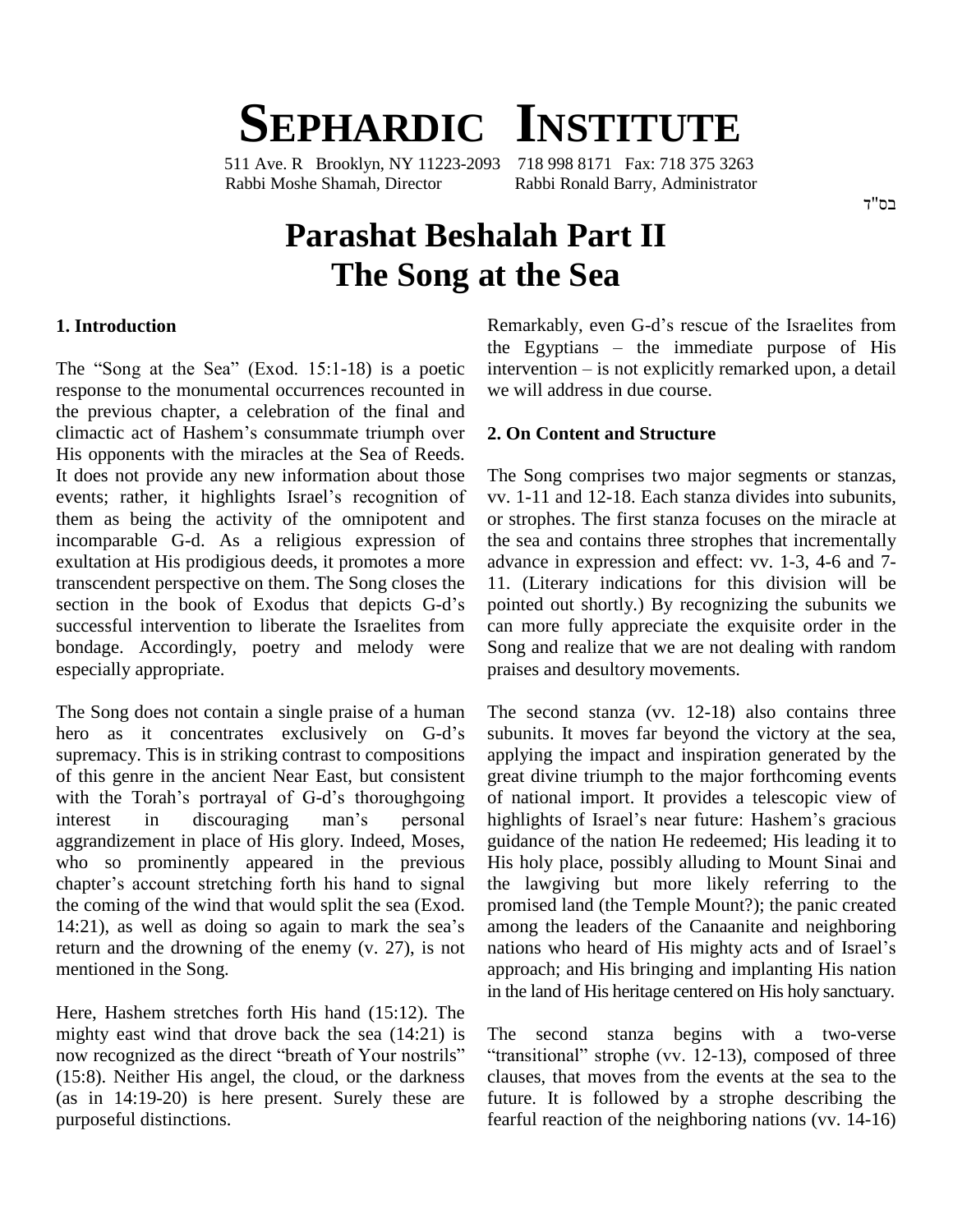and a final strophe that resumes the theme of G-d's direct providence that concludes with an affirmation of His eternal kingship (vv 17-18).

As a G-d-centered composition, expressions of His praise are strategically placed throughout. The key As a G-d-centered composition, expressions of His 11, the praise are strategically placed throughout. The key manifestation of His victory – destruction of His The praise are strategically placed throughout. The key<br>manifestation of His victory – destruction of His The<br>enemy's military – is referred to in each strophe of the concl first stanza, with each succeeding description employing vocabulary and imagery that exceeds the previous in fullness and force. Each of these three strophes concludes with a distinctively framed praise of G-d in an ascending pattern, creating a remarkable dual crescendo effect of victory and veneration.

Accordingly, in the opening verse, within the context of expressing gratitude to Hashem, the Song articulates a pithy summary of His military victory by of expressing gratitude to Hashem, the Song to a articulates a pithy summary of His military victory by each briefly stating propriection of the with  $\frac{1}{2}$  or (יִרְבְּנוֹ רְמָה בַיָּם ("horse and rider He with articulates a pithy summary of His military victory by<br>briefly stating סוּס וְרכְבוֹ רָמָה בַיָּם ("horse and rider He with a<br>cast into the sea"). This is substantially augmented in an an the second strophe with mention of the drowning of briefly stating בְּהֻלֹּתְּ בְּצָה בַּיָם ("horse and rider He with a ךְ (kha) sound – נְבָקוֹדְ יָנָחִיתָ בְחַסְדְּךָ יָנָחִיתָ בְחַסְדְּךָ יָנָחִיתָ בְחַסְדְּךָ יִצְחִיתָ בְחַסְדְּךָ יִצְחִיתָ בְחַסְדְּךָ יִצְחוֹי an ar (vv. 4-5). The third strophe contains an extensive Pharaoh's chariots, his army and his choice officers<br>(vv. 4-5). The third strophe contains an extensive As was<br>elaboration. Its description of the foes' destruction stroph (vv. 4-5). The third strophe contains an extensive As elaboration. Its description of the foes' destruction strong includes a disclosure of their inner thoughts – their sec elaboration. Its description of the foes' destruction<br>includes a disclosure of their inner thoughts – their<br>plans, their hopes, their motives – and provides insight into their character (vv. 7-10).

Paralleling this process of gradual amplification of the setting<br>portrayal of victory is a series of ascending praises of the Sc<br>Hashem. The first strophe's final verse has two being portrayal of victory is a series of ascending praises of the Song's content, it is clear that this design, besides portrayal of victory is a series of ascending praises of the Sc<br>Hashem. The first strophe's final verse has two being<br>clauses, "Hashem is a man of war" followed by serves Hashem. The first strophe's final verse has two The first strophe's final verse has two being<br>Hashem is a man of war" followed by serve<br>is His name" (v. 3). The second strophe the reclauses, "Hashem is a man of war" followed by serve<br>"Hashem is His name" (v. 3). The second strophe the recloses with "Your right hand, Hashem, crushes the "Hashem is His name" (v. 3). The second strophe the recloses with "Your right hand, Hashem, crushes the enemy" (v. 6) and the third strophe closes with the The verse that makes the supreme assertion by asking the enemy" (v. 6) and the third strophe closes with the T<br>verse that makes the supreme assertion by asking the re-<br>rhetorical question, "Who is like You among the gods, w verse that makes the supreme assertion by asking the reign<br>rhetorical question, "Who is like You among the gods, word y<br>Hashem, who is like You" (v. 11). The statements in the To the three strophe endings constitute a movement of and, increasing glorification of Hashem. The first provides a state-of-being description of Him, asserting an requires an explanation – may have been chosen here attribute together with a statement about the meaning of His name. The second makes reference to His right arm in action crushing His enemies. The third strophe concludes with an exclamation that proclaims His incomparability with all beings.

It should be noted that all three strophe-ending verses "because," and perhaps is the closing to an "envelope" of the first stanza contain a word or phrase that is

repeated in another clause within the verse, achieving a heightening of expression through repetition. In repeated in another clause within the verse, achieving<br>a heightening of expression through repetition. In<br>verse 3, Hashem's name appears in both clauses; in verse 6, *Yeminekha Hashem* is repeated; and in verse 11, the repetition is of *Mi khamokha*.

The first strophe of the second stanza does not conclude with word repetition but it is distinctly set apart from the succeeding strophe by other types of repetition, that of alliteration and similar consonantal make-up. That strophe is comprised of three clauses. The opening word of each clause is a three-syllable verb referring to an action of G-d: *natita*, *nahita* and The opening word of each clause is a three-syllable<br>verb referring to an action of G-d: *natita*, *nahita* and<br>*nehalta* ("You stretched forth," "You led" and "You verb referring to an action of G-d: *natita*, *nahita* and *nehalta* ("You stretched forth," "You led" and "You guided," respectively). Each begins with a  $\text{i}$  (n) sound rehalta ("You stretched forth," "You led" and "You guided," respectively). Each begins with a 1 (n) sound and concludes with a  $\bar{p}$  (ta or tha) sound. Each points guided," respectively). Each begins with a 1 (n) sound<br>and concludes with a  $\bar{\rho}$  (ta or tha) sound. Each points<br>to a successive phase of Hashem's providence. In each case the second word of the clause concludes to a successive phase of Hashem's providence. In each case the second word of the clause concludes with a ךְּהֵלְא יִצְוּךָ יָנָחִיתָ בְחַסְדְּךָ an artistic play on the phenomenon of poetic repetition.

As was the case with the last verses of the first three strophes, the last verse of the second strophe in the second stanza contains a phrase that is repeated in the verse,  $\frac{v}{27}$  (v. 16). These four repetitions are the second stanza contains a phrase that is repeated in the only such repetitions within a verse in the Song. Of course, the final strophe does not require an indicator<br>setting it off from what follows. In accordance with<br>the Song's content, it is clear that this design, besides setting it off from what follows. In accordance with being a device of emphasis with aesthetic value, the Song's content, it is clear that this design, besides<br>being a device of emphasis with aesthetic value,<br>serves as a marker of a strophe's conclusion (assisting the reader in that matter).

The Song's last verse proclaims that Hashem will reign (as King) for eternity (v. 18), employing the word *yimlokh*, a root not otherwise attested for Him in the Torah except in Balaam's oracle (Num. 23:21) word *yimlokh*, a root not otherwise attested for Him in according to some interpretations, in the Torah except in Balaam's oracle (Num. 23:21)<br>and, according to some interpretations, in<br>Deuteronomy 33:5. This usage – a rarity that surely and, according to some interpretations, in<br>Deuteronomy 33:5. This usage – a rarity that surely<br>requires an explanation – may have been chosen here to negate the kingship of Pharaoh who had been contesting the sovereignty of Hashem.

Following the Song proper is a one-verse postscript (Exod. 15:19) that contains a concise summary of the main events at the sea. It begins with the word "because." and perhaps is the closing to an "envelope" main events at the sea. It begins with the word that is formed with the superscript (v. 1a), providing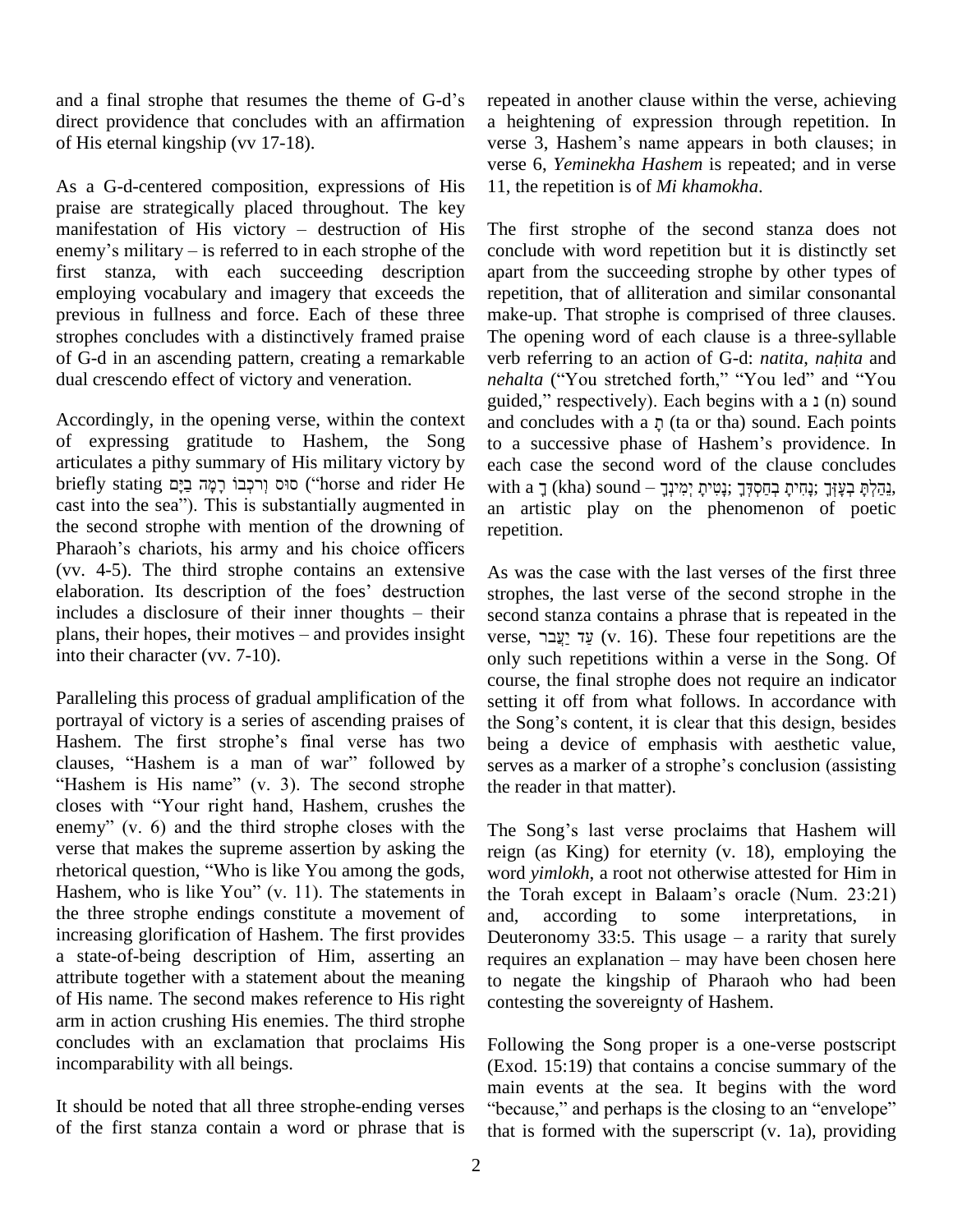the explanation why Moses and the Israelites sang the song. (The Masoretic Text includes the summary verse in the structural format of the Song.)

The pericope concludes with the notice that Miriam took timbrel in hand, and as modesty dictated, led the women in their own celebration, and they sang and danced to the same theme as the men.

It is most fitting that this section, and with it the first portion of the book of Exodus, concludes with Miriam<br>leading the women in celebration. This detail recalls Verse 8, v<br>Miriam's role in the rescue of the baby Moses, possesses t leading the women in celebration. This detail recalls Miriam's role in the rescue of the baby Moses, watching the basket, speaking with Pharaoh's daughter and summoning the baby's mother. The *mayim* ("water") of the first colon becomes the more women celebrating also calls to mind the activity of specific *nozelim* ("flowing water") in the second and, the other women involved in the remarkable series of events described at the beginning of the book that to helped bring about the redemption: the midwives, tu Moses' mother and Pharaoh's daughter. helped bring about the redemption: the midwives,

### **3. Some Poetic Features**

Among the many characteristics of biblical poetry that are here deftly crafted to create various artistic and thematic effects are: a) parallelism, usually with intensification and/or increased specification within the line, b) a variety of sound plays, c) allusion through secondary applications of words, and d) a significant degree of intertextual connectedness. We will illustrate each of these techniques, as well as nostrils") – and only the predicate is altered. Also to others, while surveying one section of the Song, the preserve balance, specification of location  $\frac{1}{2}$ five verses (7-11) that comprise the third strophe of the first stanza.

The strophe opens with יִבְרֹב גְּאוֹנְךָ תֲּקֵרֹס קַמֵּיֹךָ (in Your exceeding exaltedness You destroy those who rise The strophe opens with וּבְרֹב גְּאוֹנְךָ תַּהֲרֹס קָמֶיֹךָ ("In Your")<br>exceeding exaltedness You destroy those who rise It sl<br>against You" [v. 7]). Use of גְּאוֹנְךָ echoes the Song's exce opening exaltedness You destroy those who rise It against You" [v. 7]). Use of *א*וֹנְךָ<br>echoes the Song's exopening phrase, וִכְּר נָאָה גָּאָה בָּאָה בָּאָה (Here, the adjective יִבְרב against You" [v. 7]). Use of גֹּאוֹנְךָ echoes the Song's opening phrase, גְּאָה גָּאָה בְּאָה echoes the Song's pening phrase, כִּי גָאה בְּאָה opening phrase, וּבְרֹב Here, the adjective וּבְרֹב refes expands upon G-d's exaltedness in place of the vers<br>"doubled" expression of His exaltedness that serves such that purpose in the first verse while the more intimate formu second-person construction replaces that of third-reflect person. The term אֲצוֹךְ contains an additional allusion provid second-person construction replaces that of third since in Biblical Hebrew it connotes the great surging of the sea. When attested in the writings of the prophets it is usually in a primordial context wherein divine intervention was required to keep the waters ne'e prophets it is usually in a primordial context wherein productivine intervention was required to keep the waters *ne'ern* within bounds, such as: יָשִׁיח בְּגָאוֹן גַּלָּיךָ

shall cease with your surging waves"  $[Job 38:11]$ ; also see Ezek. 47:5; Ps. 46:4; 89:10). Thus, it is a most appropriate term to attribute to the Deity when speaking of His manipulation of the waters, pointing to His total command of the swelling sea.

The strophe proceeds to extol Him in terms of accomplishing the most exalted deeds. Verses 8-10 provide details for the more general verse 7 while verse 11 will culminate the strophe and stanza.

Verse 8, which refers to G-d's parting the waters, possesses three colons each of four words and of essentially equal syllabic length. The commonplace possesses three colons each of four words and of essentially equal syllabic length. The commonplace *mayim* ("water") of the first colon becomes the more essentially equal syllabic length. The commonplace *mayim* ("water") of the first colon becomes the more specific *nozelim* ("flowing water") in the second and, finally, the weighty *tehomot* ("depths"), which alludes to the great deep of the creation narrative, which in turn points to the cosmic dimension of the event. The to the great deep of the creation narrative, which in turn points to the cosmic dimension of the event. The waters first *ne* 'ermu ("heap up"), then *nisebu khemo turn points to the cosmic dimension of the event. The waters first <i>ne'ermu* ("heap up"), then *nisebu khemo ned* ("stand attentively as a mound") and ultimately *ned* ("stand attentively as a mound") and ultimately *kafe* '*u* ("solidify"), recalling the "wall" of water of the previous chapter (Exod. 14:22, 29). The intensifying movement within the verse gives the impression that the miracle was achieved step by step, consistent with the cumulative effects of the mighty easterly gale of the previous chapter that blew the whole night long (14:21). To maintain equivalent colon length, the second and third parts of this verse assume the subject of the first parts of this verse assume the subject<br>of the first part – הַבְּרוּחַ אַפֶּיךָ<br>הַבְרוּחַ אֲפֶיךָ ('At the breath of Your second and third parts of this verse assume the subject<br>of the first part – וּבְרוּחַ אַפֶּיךָ<br>) – and only the predicate is altered. Also to of the first part – וִּבְרוּחָ אֲפֶּיךָ ("At the breath of Your nostrils") – and only the predicate is altered. Also to preserve balance, specification of location – בְּלֶב יָם ("in the heart of the sea") – was added only to the third colon. The result is a verse of highly exacting standards gradually moving toward a climax.

It should be noted that beginning with verse 6 and except for the very last verse of the Song all references to G-d are in the second person. The last verse is a proclamation of universal import and as such does not lend itself to second-person formulation. The change from third to second person reflects an advance to greater closeness while providing a continuous backdrop rhyme of the *kha* suffixes. In the center of verse 8, at a spot where a string of *kha* rhymes was interrupted, the diction *neëermu*, *nisebu*, *ned* and *nozelim*.produces alternate sound play with the letter *nun*: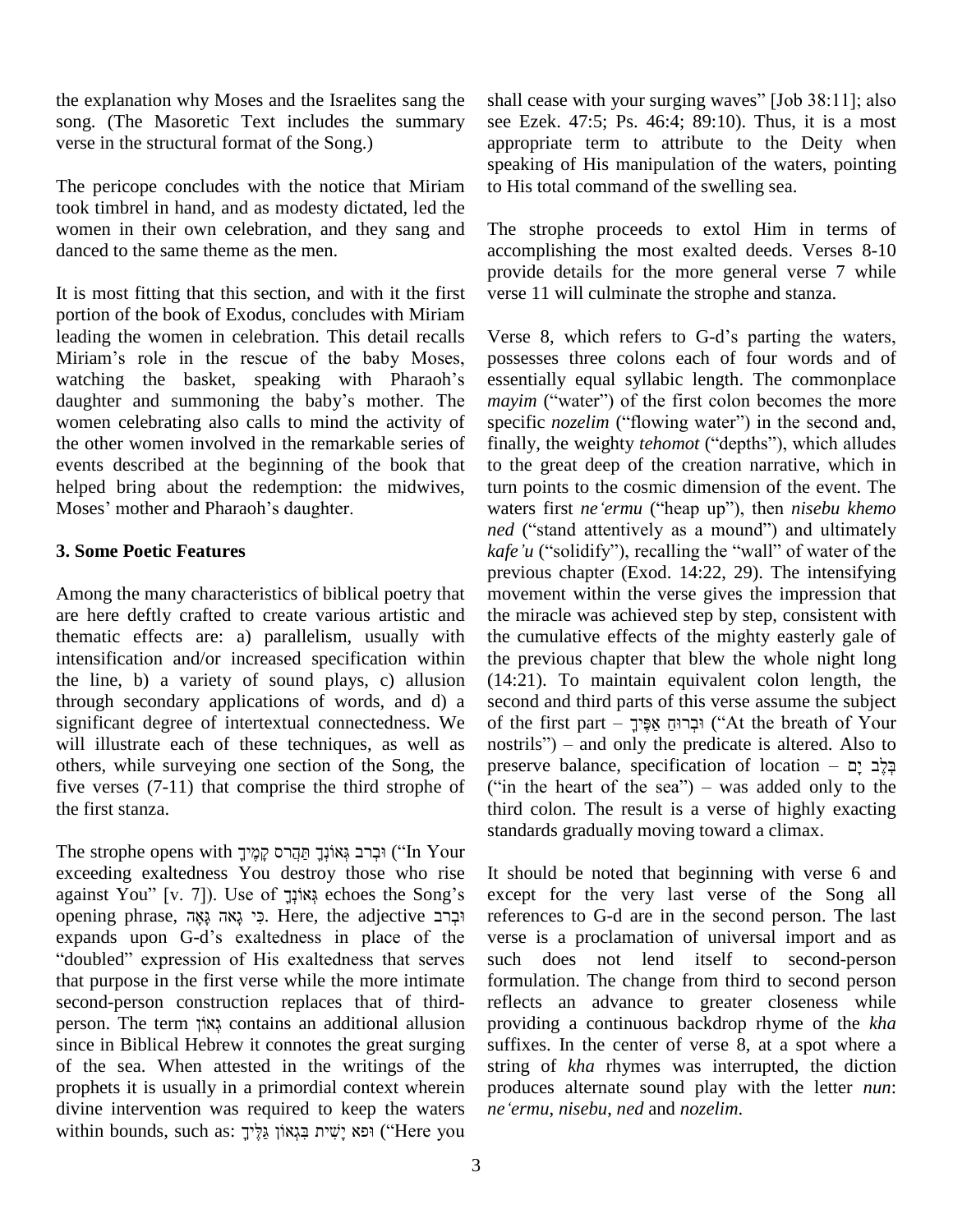In verse 9 the scene shifts to the enemy. With the waters parted (and Israel presumed to have crossed, a detail that, strikingly, is not explicitly mentioned), the with stage was set for the enemy to decide to pursue (the stater unmentioned Israel) into the sea. The foes' foolishness the exaction stage was set for the enemy to decide to pursue (the and wicked intentions are vividly portrayed with a powerful series of successive verbs without awe at all he had seen of His incomparability: "For conjunctions, using alliteration and assonance in word after word. The three verbal statements following the introductory אמר אויב ("the enemy said"), namely, יַעֲשֶׂה כְּמַעֲשׂיִךְ (נִגְבוּרְחֵךְיִה [Deut. 3:24]). Psalm 96 states word. The three verbal statements following the and<br>
לְּמֵר אוֹיָב ("the enemy said"), namely, הָרָךְ אֵשִׂיג אֲהַלֵּק ("the enemy said"), namely, אֲהִי יתֶךְ יוֹב ("the enemy said"), namely, רְחֶךָ יוֹב ("the enemy said"), namely, רֹחֲךָ יוֹצְקוֹ<br>אֶרְדּף אֲשִׂיג אֲחַלֵּק שָׁלָל ("I will pursue, I will overtake, I abd will divide the spoils") all begin with the future, fi אָרְדּף אַשִּׂיג אֲחַלֵּק שָׁלָל (I will pursue, I will overtake, I ab will divide the spoils") all begin with the future, first-<br>person singular, *aleph*, meaning "I will." They reflect 5a an energetic and confident foe with expectation of quick success and booty to apportion. They also focus "There is none like You, Hashem!" attention on the opponents' self-centeredness and on their material desires being central to their motivation.

The attached three phrases, each ending with the "ee" portra<br>The attached three phrases, each ending with the "ee" Canaa<br>sound, meaning "mine," (*timla 'emo nafshi* – *ariq* about The attached three phrases, each ending with the "ee" Cana sound, meaning "mine," *(timla 'emo nafshi – ariq* about *harbi – torishemo yadi*), while continuing the differ depiction of self-absorbed individuals, describe cruel, וְבָהֲלוּ-רָעֲד-נָמְגוּ-אֱימָתָה-וָפַחֲד-יִדְמוּ כָּאָבֶ base human beings with blood-thirsty fixations and intent on vengeance.

The imagery of this verse responds to a point of the reader's curiosity stirred in the previous chapter (14:23): What were the Egyptian soldiers thinking, or with what were they obsessed, that they ignored the *zimrat* and the *nun* in va'aromementu (both in v. 2) cumulative signs of divine intervention on Israel's behalf and felt impelled to rush headlong into the parted sea?

The contrast with the immediately following verse 10 increa hav<br>The contrast with the immediately following verse 10 inc<br>description of Hashem's sudden and total victory over Ho His charging foes is spectacular. ʭʕʩ ˣʮ˛ʕ˗ʑ ʪʕʧʏ˒ʸʡʍ ˢʕʴʍˇʔʕʰ description of Hashem's sudden and total victory over<br>His charging foes is spectacular. בְּשֵׁפְּתָּ בְּרוּחֲךָ כִּסְמוֹ יָם<br>(''You blew with Your breath, the sea covered them''), N His charging foes is spectacular. בְשַׁכְּתָּ בְרוּחֲךָ כִּסְמוֹ יָם<br>("You blew with Your breath, the sea covered them"), Not a<br>followed by, "they sank like lead in the mighty definit We with Your breath, the sea covered them"), No<br>followed by, "they sank like lead in the mighty deswaters!" The opening phrase of verse  $10$ , תְרוּחֲל *asi* followed by, "they sank like lead in the mighty definguaters!" The opening phrase of verse  $10$ , תְּבְרוּחֲ  $ash$  ashe recalls the opening phrase of verse  $8$ , הִבְּרוּחַ אֵפִּיךָ His breath parted the waters so did His breath turn them back over the pursuers.

The triumphant pride in Hashem's incomparability expressed in the foregoing generates the emotional The triumphant pride in Hashem's incomparability com<br>expressed in the foregoing generates the emotional time<br>outburst of verse 11's rhetorical question – "Who is mon expressed in the foregoing generates the emotional time,<br>outburst of verse 11's rhetorical question – "Who is mond<br>like You among the *elim*, Hashem...?" – and the the c section is concluded. Although *elim* may mean like You among the *elim*, Hashem...?" – and the the c<br>section is concluded. Although *elim* may mean socie<br>"gods." it is also widely used in Scripture to connote which

celestial bodies as well as members of G-d's heavenly court and angels who are at His service (see Ps. 89:7 with preceding and following verses). Such a statement is not indicative in any way of a belief in the existence of other gods. Moses employed a similar<br>term in conversation with Hashem upon expressing<br>awe at all he had seen of His incomparability: "For term in conversation with Hashem upon expressing which god in heaven or on earth can do as Your acts awe at all he had seen of His incomparability: "For<br>which god in heaven or on earth can do as Your acts<br>אֲשֶׁר מִי אֵל בַשָּׁמַיָם וּבָאָרֶץ אֲשֶר (אֲשֶׁר מֵי אֵל בַשָּׁמַיָּם ו d in heaven or on earth can do as Your acts<br>• אֲשֶׁר מִי אֵל בַשָּׁמַיִם וּבָאָרֶץ אֲשֶׁר ) (שַׁאֲד מִי אֵל בַשָּׁמַיִם וּבָאָרָץ (Deut. 3:24]). Psalm 96 states and Your mighty deeds" (אָשֶׁר מִי אֵל בַשֶּׁמַיִם וּבָאָרֶץ אֲשֶׁר<br>יַצְשֶׂה כְּמַעֲשֵׂיךָ וְכִגְבוּרתֶךְ [Deut. 3:24]). Psalm 96 states<br>about Hashem, "He is awesome above all the gods, about Hashem, "He is awesome above all the gods, for all the gods of the nations are idols" (Ps. 96:4b-5a). In any event, such expressions were then the 5a). In any event, such expressions were then the standard way of the language to say, essentially, "There is none like You, Hashem!"

The Song's diction is especially rich. For example, portrayal of the terror that fell upon the leaders of the Canaanite and neighboring nations when they heard portrayal of the terror that fell upon the leaders of the<br>Canaanite and neighboring nations when they heard<br>about G-d's feats on behalf of Israel includes eight Canaanite and neighboring nations when they heard<br>about G-d's feats on behalf of Israel includes eight<br>יִרְגָּזוּן-חִיל: t G-d's feats on behalf of Israel includes eight rent successive verbs or verbal clauses: יִרְגָּזוּן-חִיל<br>יִרְגָּזוּן-חִיל (vv. 14-16).

The Song contains a significant number of literary idiosyncrasies. Eight suffixal pronouns take the archaic form of *mo* or *moo* (e.g., אִבְלֵמוֹ in v. 7). Several words possess what in prose would be *zimrat* and the *nun* in *vaíaromemenhu* (both in v. 2) considered an extra letter, such as the *tav* at the end of and the *yod* at the end of *neíedari* (v. 6). The *zimrat* of verse 2 lacks a *yod* at its end. Modern scholars consider most of these features of biblical poetry to have been instituted for euphonic purposes, to increase the harmony and pleasantness of sound. However, we cannot be certain of that.

Not a single noun in the Song appears with the definite article. In place of the relational pronoun Not a single noun in the Song appears with the definite article. In place of the relational pronoun *asher*, Israel is twice referred to as *'am-zoo* (vv. 13, 16) and in some cases the relational pronoun is altogether lacking (v. 17), compacting the locution.

Some of these stylistic features have been compellingly shown to be linked to the poetry of the time, particularly to that of neighboring Ugarit. The monotheistic revolution in thought and practice is in the content; the cultural form popular in the existing society was acceptable to be the vehicle through which the Torah would articulate its meaning. The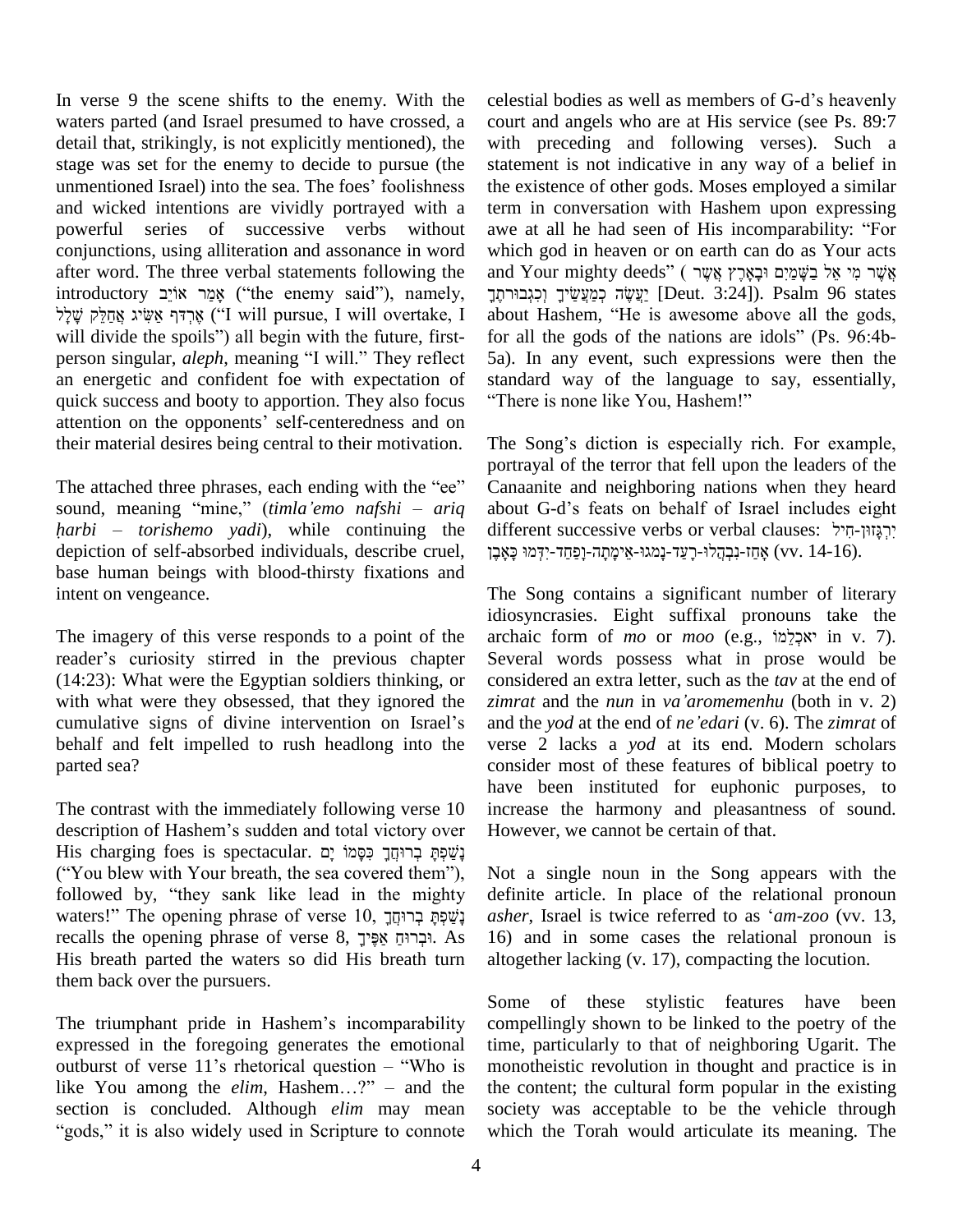same principal explains usage of a contemporary suzerain-vassal covenant format for the G-d-Israel covenant\* as well as for the framework and wording of many clauses in the legal sections of the Torah. The forms of rituals attached to idolatrous service, however, are prohibited even when intended to be omitted. Hashem's absolute triumph over the sea and used in the service of the one G-d (Deut. 12:31). In prime those cases, the direct association and fear of the slope is the one G-d<br>es, the direct association<br>slope" come into play.

### **4. Regarding the Omission**

The omission of any mention in the Song of Israel's rescue requires explanation. It appears inadequate to miracus say that Israel was excluded because the focus is on intervent G-d's doings and the honor that is due Him. an over say that Israel was excluded because the focus is on Particularly after verse 8, which constitutes a profuse only G-d's doings and the honor that is due Him. an overarticularly after verse 8, which constitutes a profuse only description of G-d's preparing the sea for human thems Particularly after verse 8, which constitutes a profuse only description of G-d's preparing the sea for human them crossing, we are informed of the enemy's energetic Who description of G-d's preparing the sea for human crossing, we are informed of the enemy's energetic pursuit, without so much as a hint at Israel's crossing. Who is the enemy pursuing? Although the Song is not an epic narrative that can be understood from within itself but requires the attached prose account, the an epic narrative that can be understood from within resp<br>itself but requires the attached prose account, the as ta<br>absence of a statement referring to Israel's crossing is Son eminently conspicuous; even, at first sight, being, this appears to be in keeping with G-d's goal of astonishing.

**M. D. Cassuto** suggests that explicit mention of eler<br> **ISR D. Cassuto** suggests that explicit mention of ble<br>
Israel's rescue was omitted so that the depiction of Israel's rescue was omitted so that the depiction of Hashem's victory could serve a dual purpose. Besides its function on the plane of human history on behalf of Hashem's victory could serve a dual purpose. Besides 5. List function on the plane of human history on behalf of the Israelites vis-à-vis the Egyptians, it could also be The applied on the prehistoric cosmic plane of Near with Hashem's momentous revelation of His Eastern mythology, in which the sea god and other presumed divine beings were in a battle against other gods. As the Israelites were subject to such mythological influences in ancient times, the Torah name, here, as the prophets do in various places, establishes patriar Hashem's absolute dominion over the sea, the depths, messa here, as the prophets do in various places, establishes here, as the prophets do in various places, establishes patrian<br>Hashem's absolute dominion over the sea, the depths, messa<br>and all creatures. In this respect, the Song's duality a crus! Hashem's absolute dominion over the sea, the depths, m<br>and all creatures. In this respect, the Song's duality a<br>would be similar to that in Isaiah's call to Hashem, fi when he refers to His mighty ancient victories over and its implications. Thus, the response to "Tell Israel" the primeval monsters and the sea, followed by I am<br>invoking His transformation of the sea into a path for name"<br>the redeemed. The prophet cries out: "Awake, progre invoking His transformation of the sea into a path for name" (15:3). Between these two poles is a steady awake...O arm of the Lord! Awake as in days of old...It was you that hacked Rahab in pieces, that then "believed in Hashem and in Moses His servant" pierced the Dragon (Tannin)...that dried up the Sea, the waters of the great deep; That made the abysses of

the Sea a road the redeemed might walk" (Isa.  $51:9-$ 10, NJPS).

However, this does not appear to adequately answer However, this does not appear to adequately answer<br>the question of why Israel's crossing was totally However, this does not appear to adequately answer<br>the question of why Israel's crossing was totally<br>omitted. Hashem's absolute triumph over the sea and primeval beings could have been incorporated in the poem while Israel's crossing could have been referred to, similar to the Isaiah passage above (and elsewhere in Tanakh) that incorporates both the human element and the cosmic one.

Perhaps the explanation is that when celebrating G-d's miraculous rescue and reflecting upon His awesome intervention, Moses and Israel were imbued with such an overwhelming degree of humility that they could only utter His acclaim. They could not place themselves in the role of the rescued. It is as if to say: Who are we to be the recipients of such colossal divine doings? In the poetic dimension they chose to allow their role to be assumed, passed over in respectful silence. Their gratitude may be understood<br>as taking the form of pure praise. Together with the<br>Song's omission of specific mention of any human as taking the form of pure praise. Together with the Song's omission of specific mention of any human being, this appears to be in keeping with G-d's goal of fostering a disposition of humility in His nation, a key element in its fulfilling its mission to bring His blessing to the world.

## **5. Linkage to Exodus 6**

The Song is closely linked to the section that began The Song is closely linked to the section that began<br>with Hashem's momentous revelation of His Tetragrammaton in Exodus 6. There, just before He began His wondrous intervention, He proclaimed that in the near future He would manifest Himself by that name, something He had not done in the case of the patriarchs. Despite the extraordinarily optimistic name, something He had not done in the case of the patriarchs. Despite the extraordinarily optimistic message, at that point "they did not heed Moses due to patriarchs. Despite the extraordinarily optimistic<br>message, at that point "they did not heed Moses due to<br>a crushed spirit and rigorous labor" (Exod. 6:9). Here, finally, Israel proclaimed its recognition of that name a crushed spirit and rigorous labor" (Exod. 6:9). Here, finally, Israel proclaimed its recognition of that name<br>and its implications. Thus, the response to "Tell Israel<br>I am Y-H-V-H" of Exodus 6 is "Y-H-V-H is His and its implications. Thus, the response to "Tell Israel<br>I am Y-H-V-H" of Exodus 6 is "Y-H-V-H is His<br>name" (15:3). Between these two poles is a steady progression toward the goal. At the end of the prose account in the previous chapter it does state that Israel<br>then "believed in Hashem and in Moses His servant" account in the previous chapter it does state that Israel (14:31). This is the poetic counterpart to that statement.